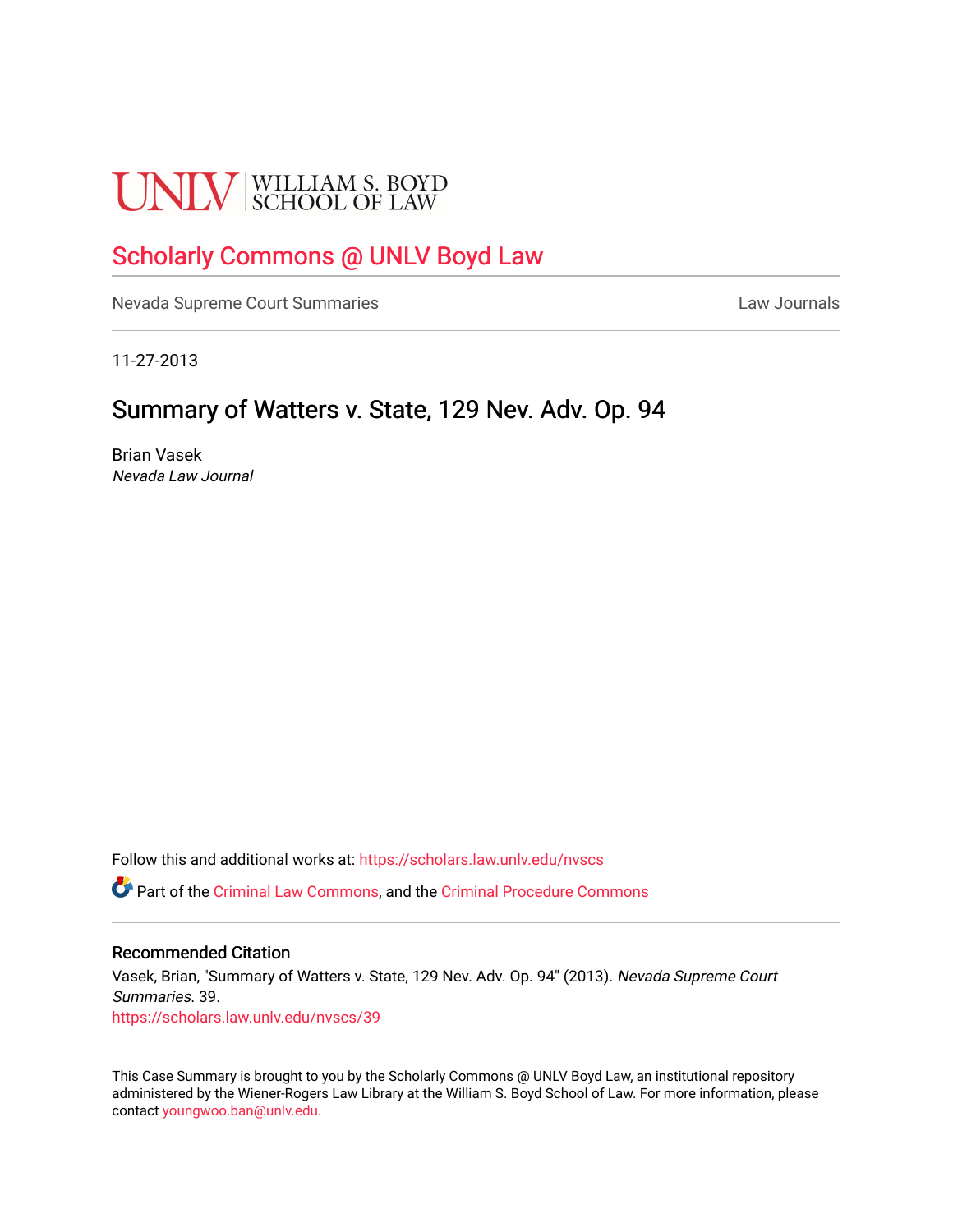*Watters v. State, 129 Nev. Adv. Op. 94 (Nov. 27, 2013)*<sup>1</sup>

## CRIMINAL PROCEDURE & TRIAL ADVOCACY

#### **Summary**

The Court determined whether the prosecution's use of a PowerPoint slide during opening statement with the defendant's booking photo and the word "guilty" superimposed across the photo was improper advocacy and undermined the defendant's presumption of innocence.

#### **Disposition**

The Court, en banc, determined that the prosecution's use of a PowerPoint slide during opening statement with the defendant's booking photo and the word "guilty" superimposed across the photo undermined the defendant's presumption of innocence.

#### **Factual and Procedural History**

At trial, the prosecution used a PowerPoint slide to support its opening statement to the jury. This PowerPoint slide included the defendant's booking photo and the word "guilty" superimposed across the photo. The defense reviewed and objected to this slide before opening statements, but the district court overruled this objection.

#### **Discussion**

"A criminal defendant has a fundamental right to fair trial secured by the United States and Nevada Constitutions."2 The Court noted that while the presumption of innocence is not articulated in the Constitution, it "is a basic component of a fair trial under our system of criminal justice."<sup>3</sup>

At trial, a prosecutor may use PowerPoint slides to support his opening statement so long as the slide's content is consistent with the scope and purpose of opening statements and does not put inadmissible evidence or improper argument before the jury. An opening statement outlines "what evidence will be presented, to make it easier for the jurors to understand what is to follow, and to relate parts of the evidence and testimony to the whole; it is not an occasion for argument."<sup>4</sup> While the prosecution may ask jurors to find a defendant guilty, it may not declare a defendant's guilt. A PowerPoint or other presentation that displays a defendant's booking photo with a pop-up that labels him guilty directly declares his guilt and is therefore an improper argument.

Allowing such a presentation amount to an error and constitutes an abuse of discretion. This error undermines the presumption of innocence, which is a basic component of "[the] fair

 $<sup>1</sup>$  By Brian Vasek.</sup>

<sup>&</sup>lt;sup>2</sup> Hightower v. State, 123 Nev. 55, 57, 154 P.3d 639, 640 (2007) (citing U.S. Const. amend XIV; Nev. Const. art. 1, § 8).

 $3^{3}$  Estelle v. Williams, 425 U.S. 501, 503 (1976).

 $4$  United States v. Dinitz, 424 U.S. 600, 612 (1976) (Burger, C.J., concurring).